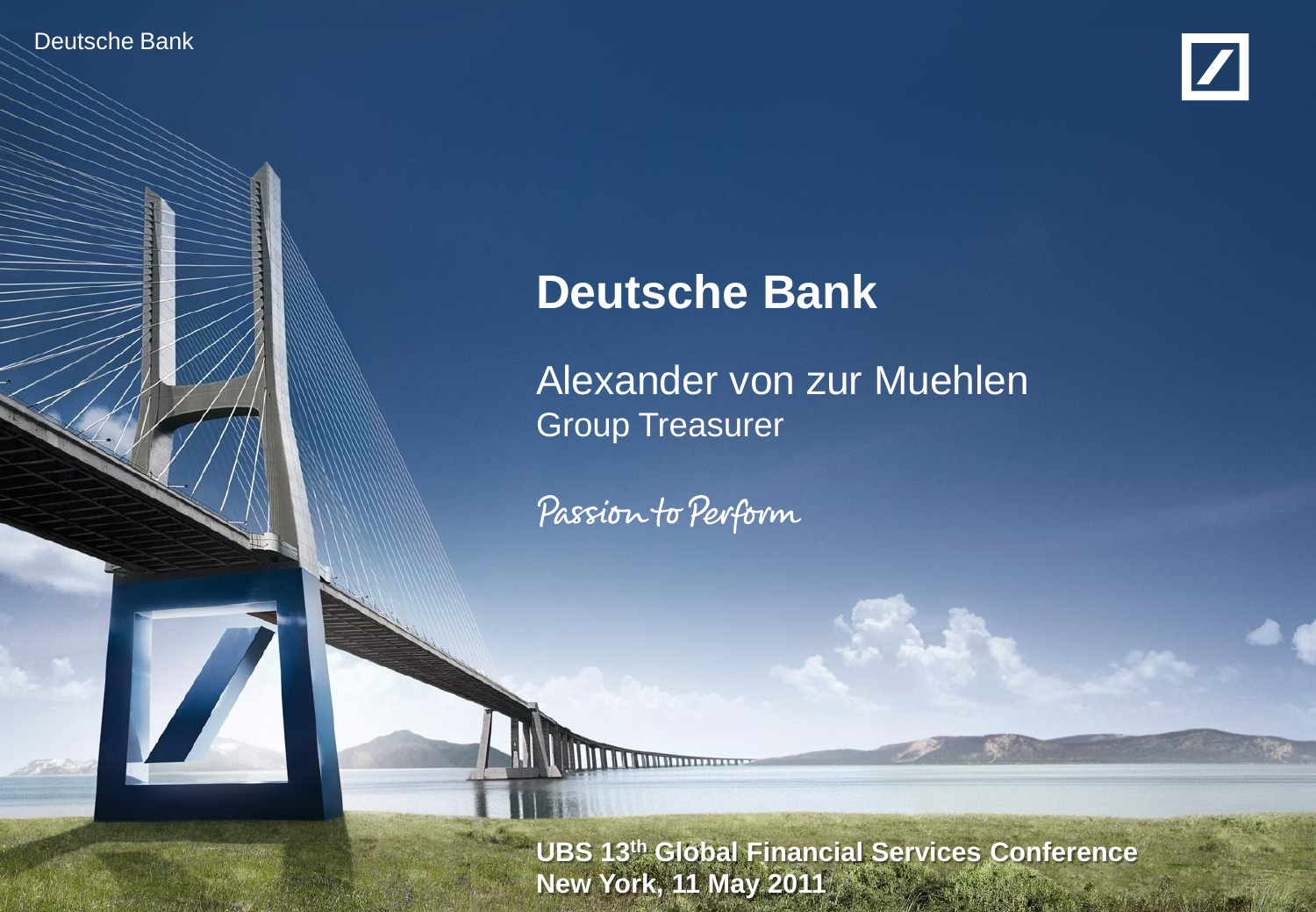



# **1 1Q2011: On track for target**

- 2 The new Deutsche Bank
- 3 Capital, liquidity and funding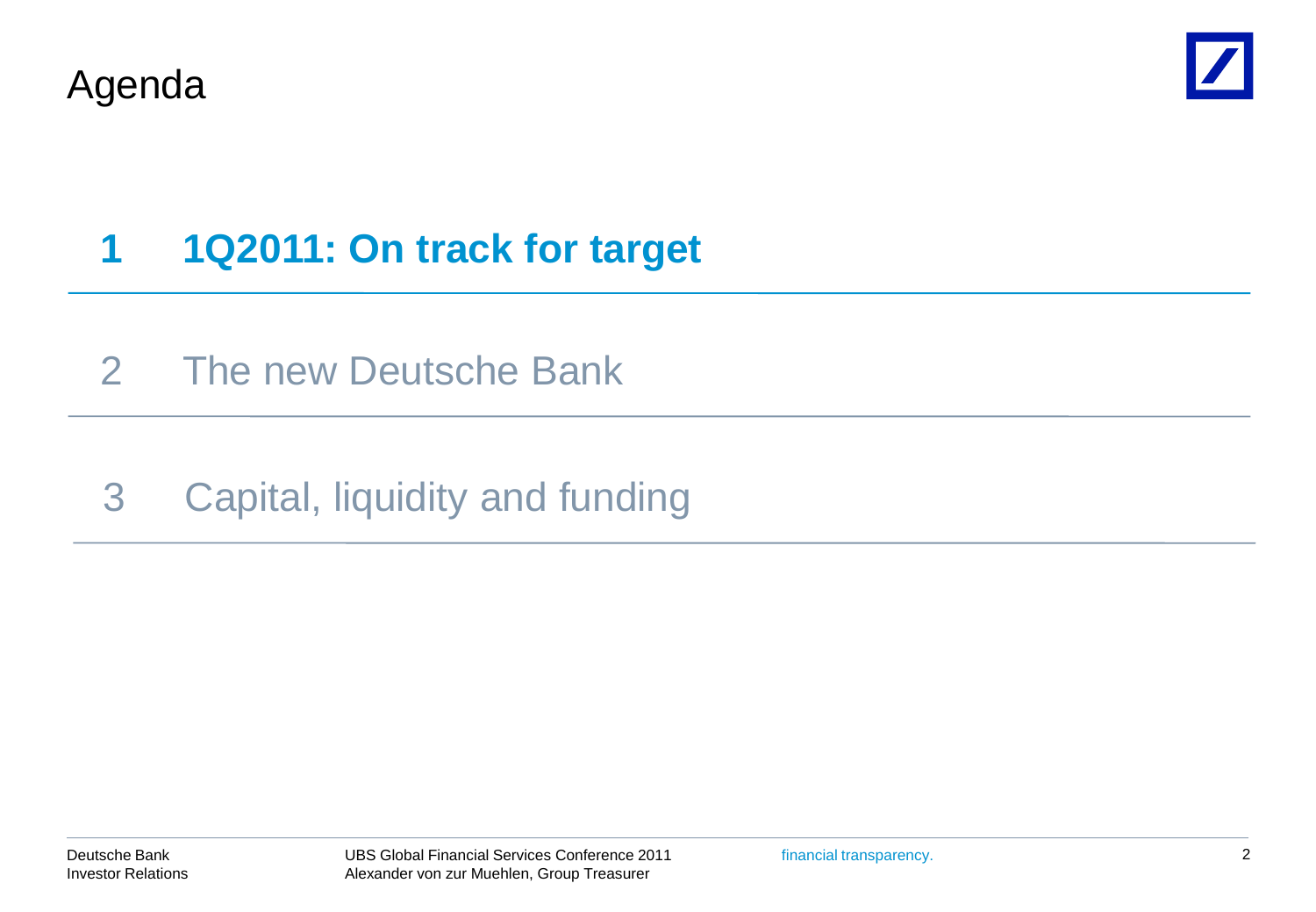### 1Q2011 – a successful start to the year



|                                  |                                          | 1Q2011      | 1Q2010      |
|----------------------------------|------------------------------------------|-------------|-------------|
| <b>Profita-</b><br><b>bility</b> | Income before income taxes (in EUR bn)   | 3.0         | 2.8         |
|                                  | 2.1<br>Net income (in EUR bn)            |             | 1.8         |
|                                  | Pre-tax RoE (target definition) $(1)$    | <b>22%</b>  | 30%         |
|                                  | Diluted EPS (in EUR)                     | 2.13        | 2.43        |
|                                  |                                          |             |             |
|                                  |                                          | 31 Mar 2011 | 31 Dec 2010 |
| <b>Capital</b>                   | Core Tier 1 capital ratio                | 9.6%        | 8.7%        |
|                                  | Tier 1 capital ratio                     | 13.4%       | 12.3%       |
|                                  | Tier 1 capital (in EUR bn)               | 43.8        | 42.6        |
| <b>Balance</b><br><b>sheet</b>   | Total assets (IFRS, in EUR bn)           | 1,842       | 1,906       |
|                                  | Total assets (adjusted, in EUR bn)       | 1,202       | 1,211       |
|                                  | Leverage ratio (target definition) $(2)$ | 23          | 23          |
|                                  |                                          |             |             |

(1) Based on average active equity

(2) Total assets (adjusted) divided by total equity per target definition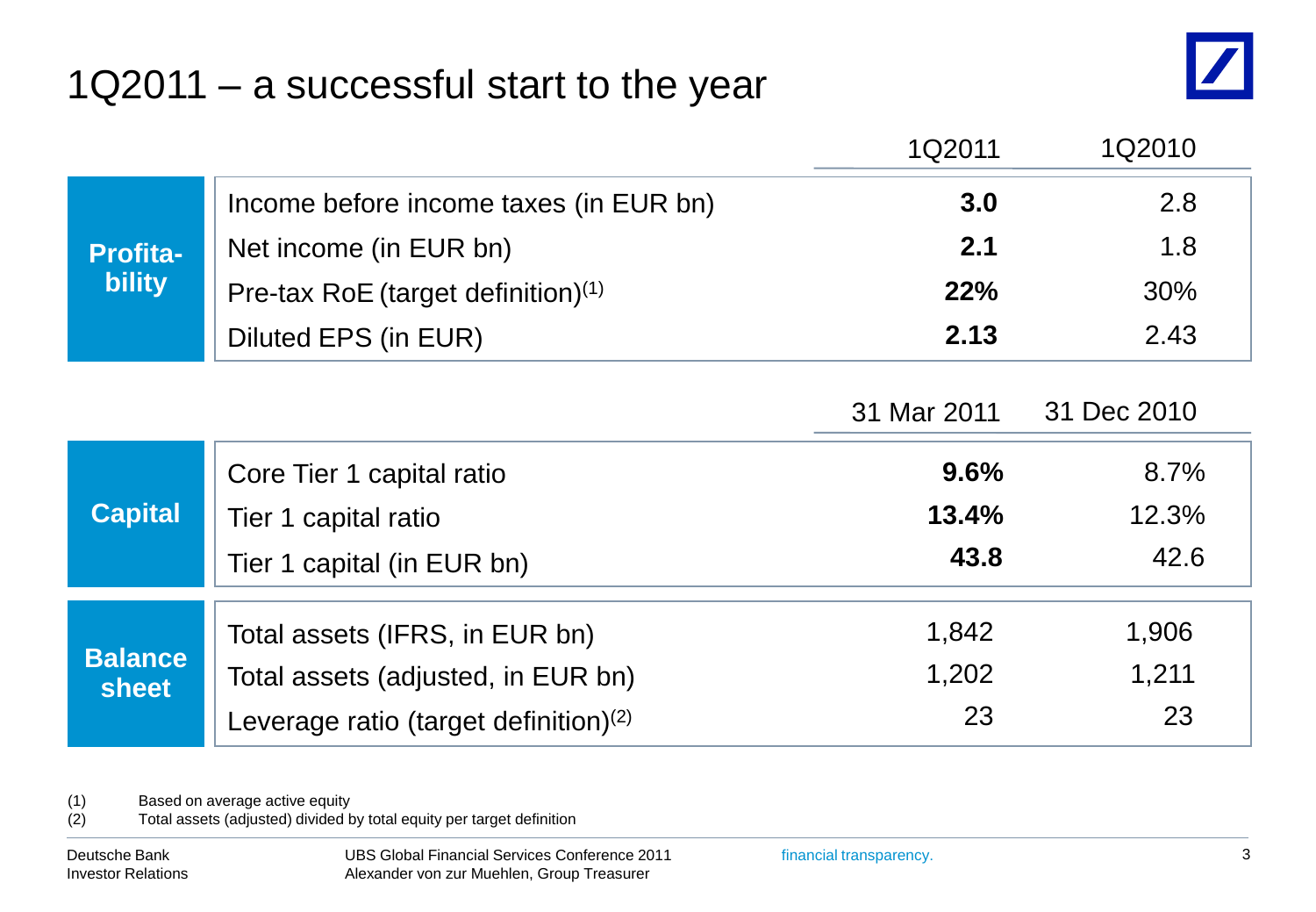# Strong results prove capital generation capabilities …

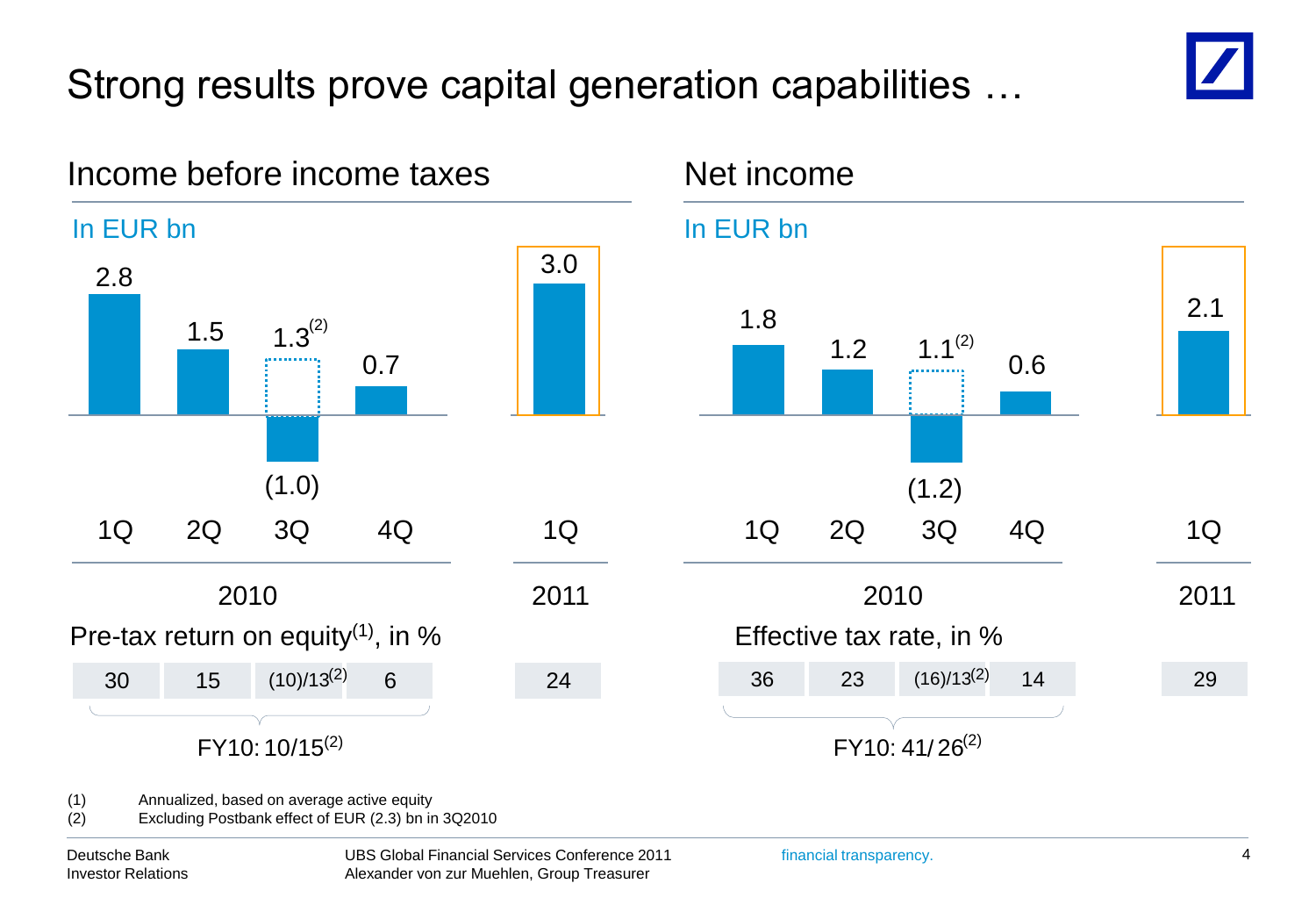### … as risk and capital profile continues to improve





Note: Tier 1 ratio = Tier 1 capital / RWA; Core tier 1 ratio = (Tier 1 capital - hybrid Tier 1 capital) / RWA

Deutsche Bank Investor Relations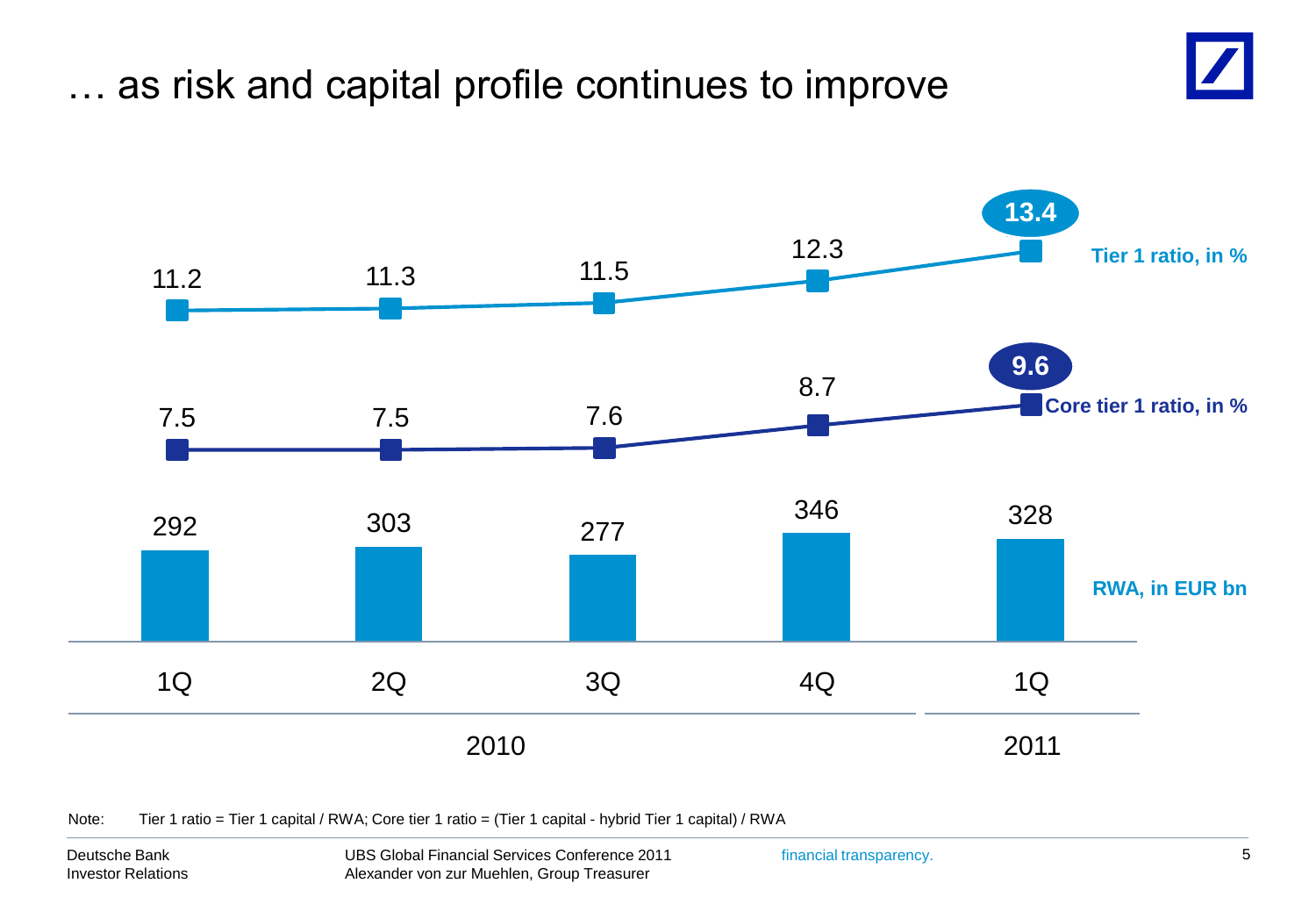#### Solid performance across all major business lines in CIB Income before income taxes, in EUR m



(1) Negative goodwill (provisional at that time) from the commercial banking activities acquired from ABN AMRO in the Netherlands and consolidated since 2Q2010

(2) Related to complexity reduction program and CIB integration; severance booked directly in GTB and allocations of severance from infrastructure

(3) Includes impairment of EUR 29 m related to intangible assets

Deutsche Bank Investor Relations UBS Global Financial Services Conference 2011 Alexander von zur Muehlen, Group Treasurer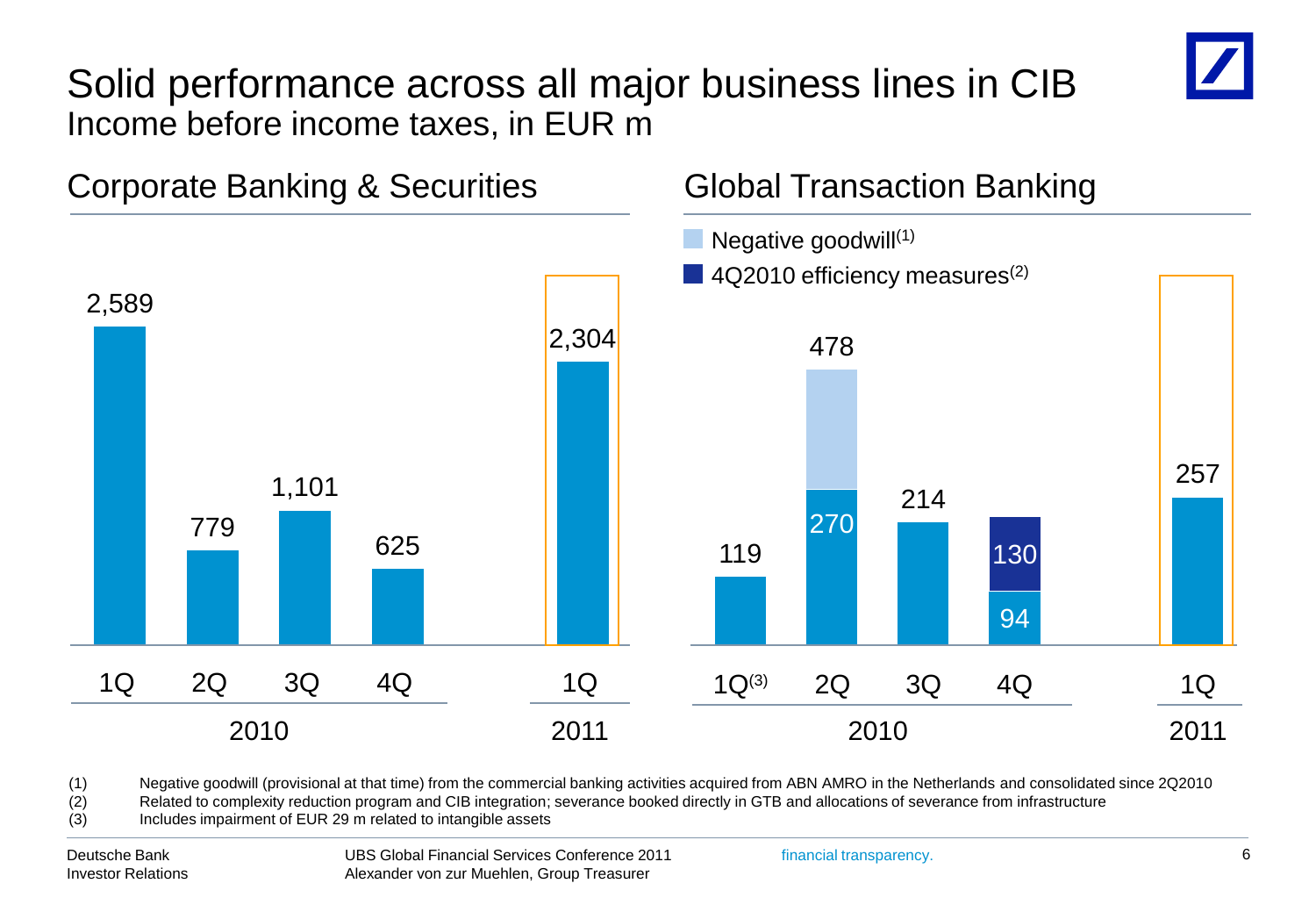#### Record quarterly results in PCAM Income before income taxes, in EUR m



#### Asset and Wealth Management Private & Business Clients Net HuaXia one-off impact **Net Postbank contribution**<sup>(1)</sup> 288

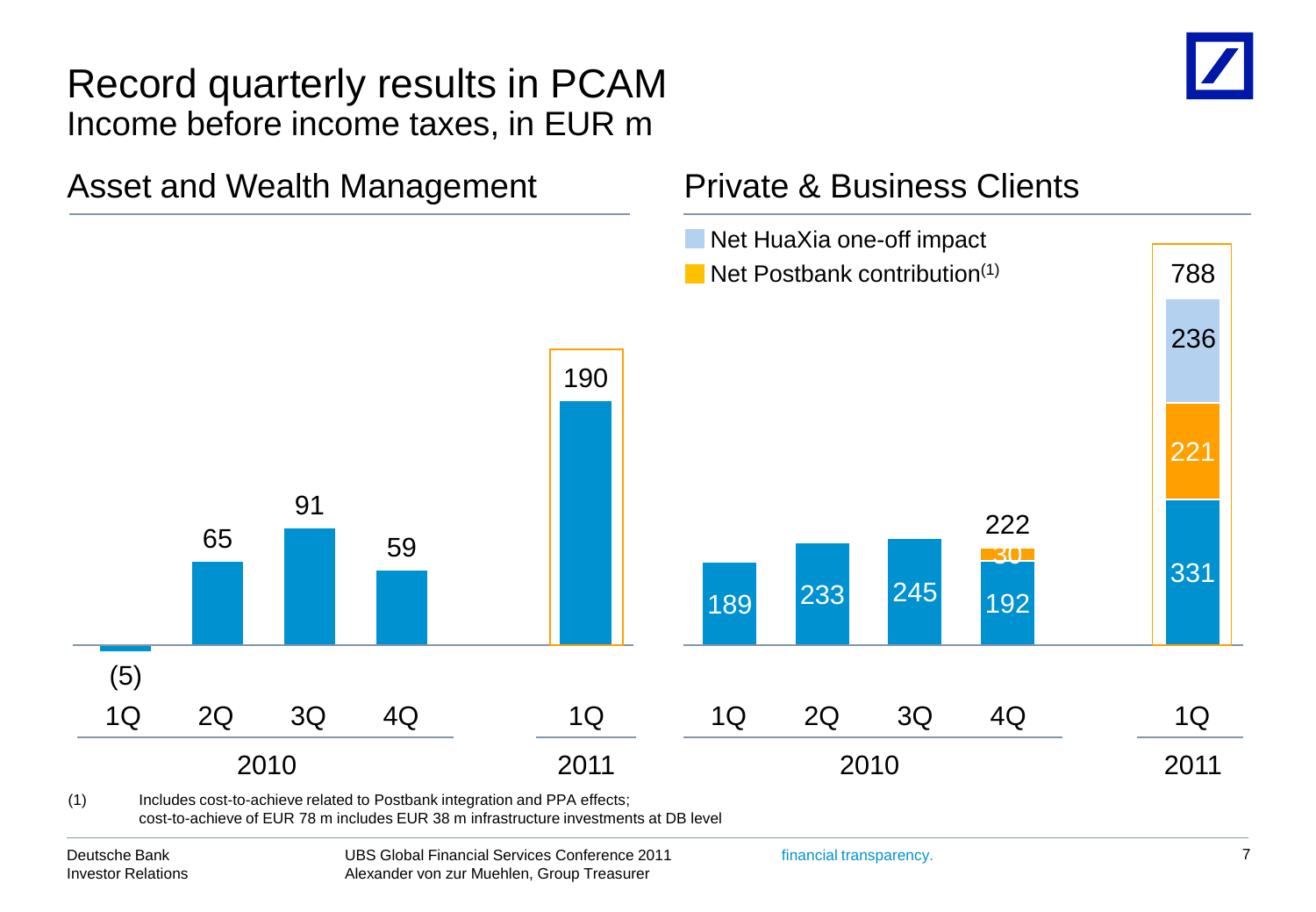#### On track to deliver on 2011 targets Income before income taxes, in EUR bn

|                                                 | 1Q2010 | 1Q2011 | Phase 4<br>potential<br>2011 | Key features / Prospects                                                                                           |
|-------------------------------------------------|--------|--------|------------------------------|--------------------------------------------------------------------------------------------------------------------|
| Corporate Banking &<br><b>Securities</b>        | 2.6    | 2.3    | 6.4                          | Actavis with expected positive contribution<br>transferred to Corporate Investments                                |
| <b>Global Transaction</b><br><b>Banking</b>     | 0.1    | 0.3    | 1.0                          | Potential positive impact from higher short-<br>term interest rates                                                |
| Asset and Wealth<br>Management                  | (0.0)  | 0.2    | 1.0                          |                                                                                                                    |
| <b>Private &amp; Business</b><br><b>Clients</b> | 0.2    | 0.8    | 1.6                          | Includes EUR 236 m net one-off gain from<br>change to equity accounting of HuaXia<br>Postbank better than expected |
| <b>Total business</b><br>divisions              | 2.9    | 3.5    | 10.0                         |                                                                                                                    |
|                                                 |        |        |                              |                                                                                                                    |

Note: Figures may not add up due to rounding differences

Deutsche Bank Investor Relations UBS Global Financial Services Conference 2011 Alexander von zur Muehlen, Group Treasurer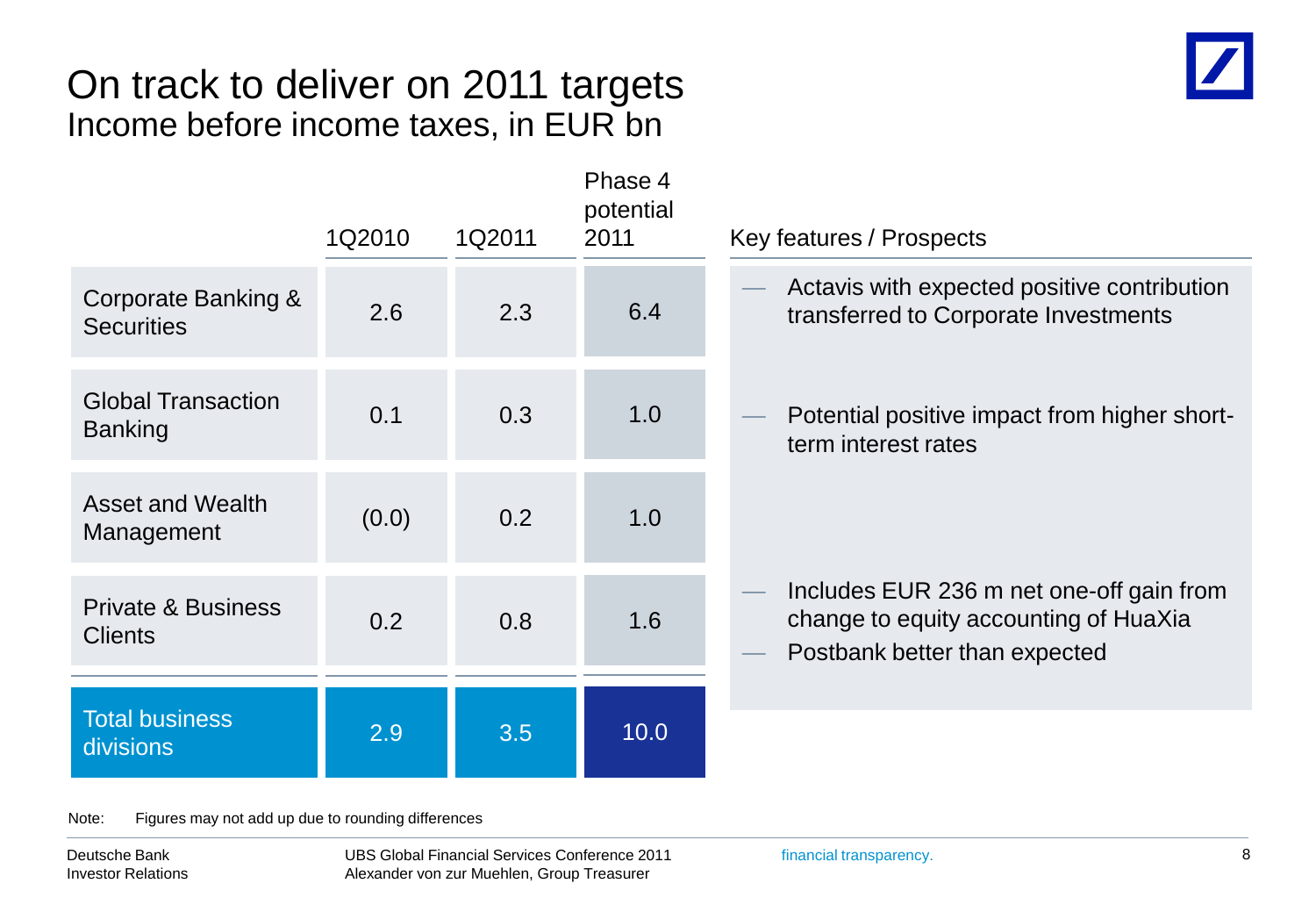Agenda



# 1 1Q2011: On track for target

## **2 The new Deutsche Bank**

## 3 Capital, liquidity and funding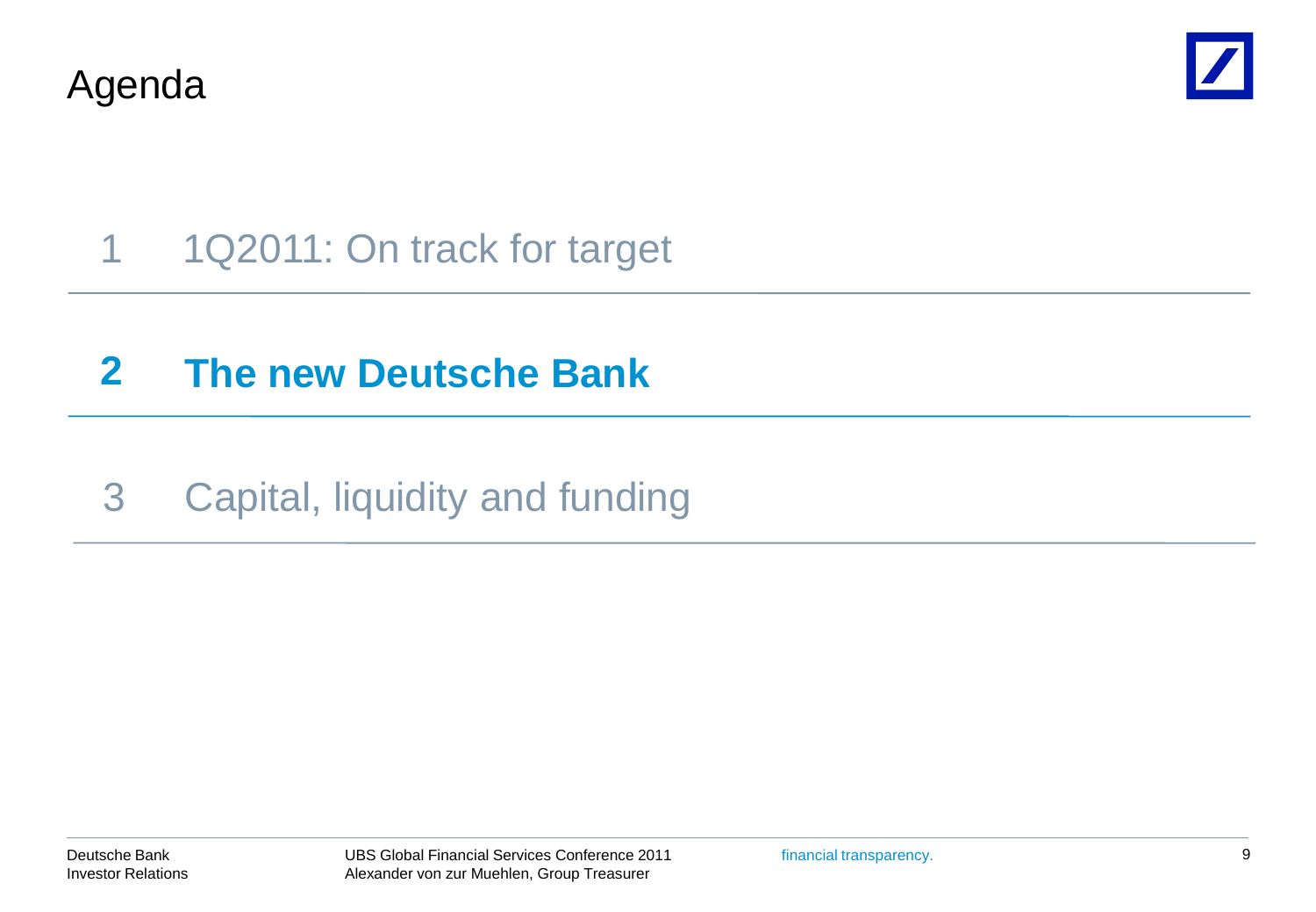### CIB: Second best full-year results ever with significantly lower resources





Deutsche Bank Investor Relations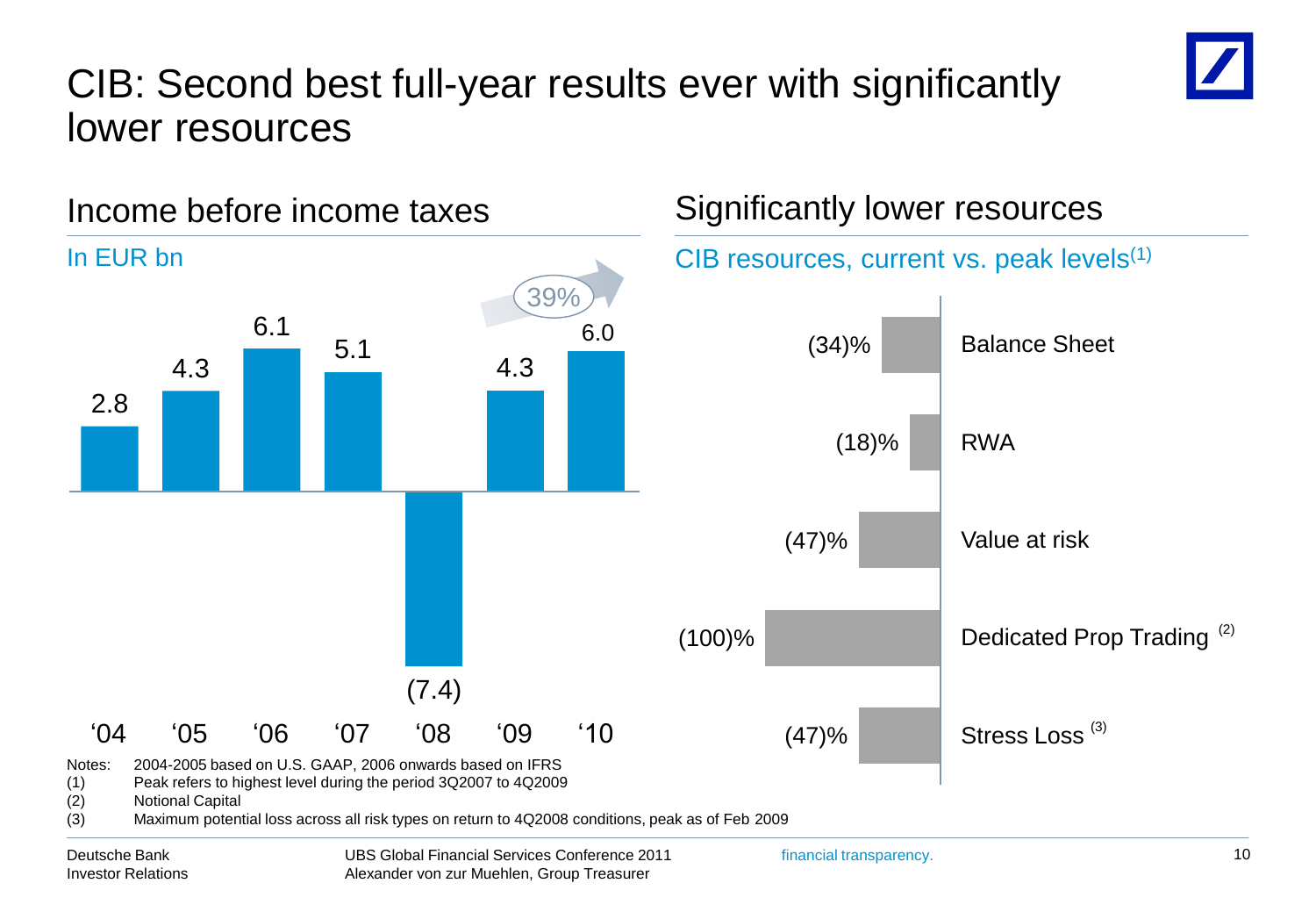# Our core CIB business will continue to deliver strong ROE



#### Significant proportion of RWA in legacy business Observations



- Growth in core business profitability from higher volumes, improved market shares and benefits from integration; expected to offset additional RWA requirements
- Legacy business RWA increases due to changes in regulation (not underlying business growth), targeted for sell down or roll off over longer term

(1) Legacy business includes legacy mortgage and credit positions targeted for exit

Deutsche Bank Investor Relations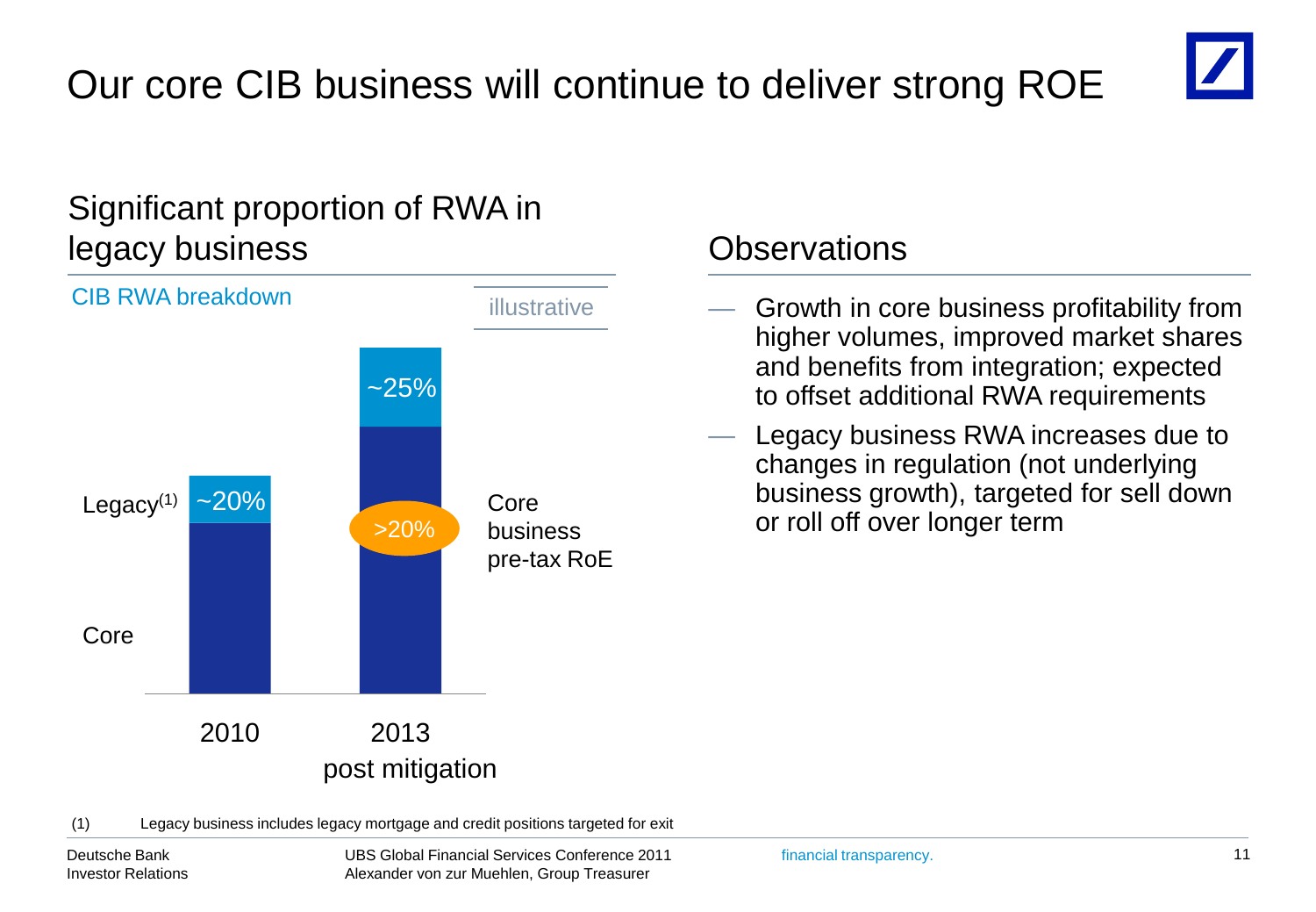## GTB: One of the major pillars of Deutsche Bank's liquidity and performance



Liquidity provided to DB Group



- (1) Incl. cash due from banks, financial assets available for sale, and other
- (2) Incl. central banks funds purchased and other
- (3) Incl. EUR 403 m revenues for 2Q-4Q2010 from former ABN AMRO NL business and EUR 216 m negative goodwill gain
- Note: Assets reported in the Financial Data Supplement of EUR 72 bn include internal assets from other divisions and non cash-relevant b/s positions; 2009 and 2010 average active equity adjusted to reflect new allocation methodology

financial transparency.

Pre-tax Return on Equity(3)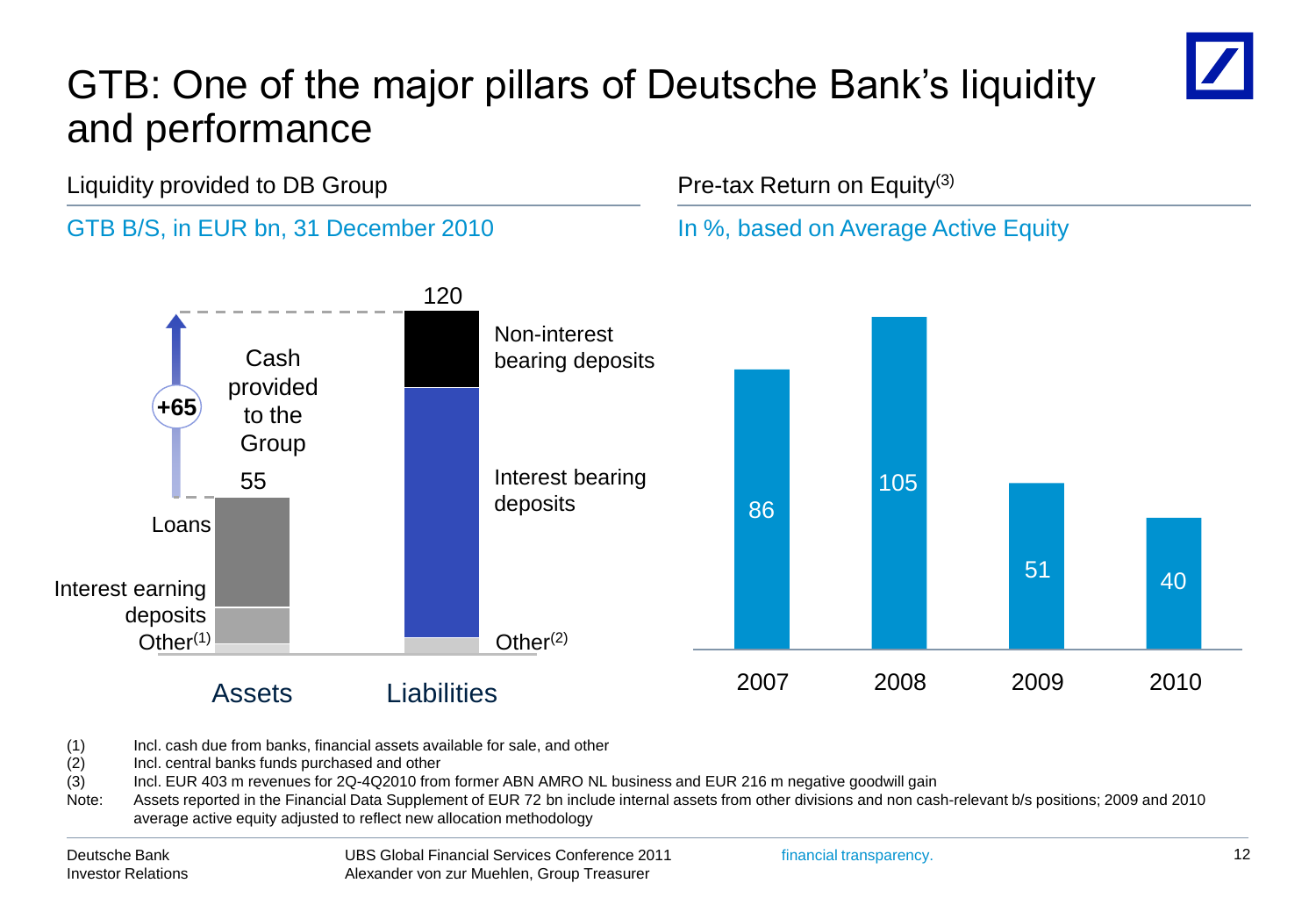## Germany: Continued healthy economy





#### GDP growth with "V-shaped" recovery, robust outlook



#### Unemployment rate declining since 2009 Consumer & industry sentiment trending upwards



#### Deutsche Bank Investor Relations

UBS Global Financial Services Conference 2011 Alexander von zur Muehlen, Group Treasurer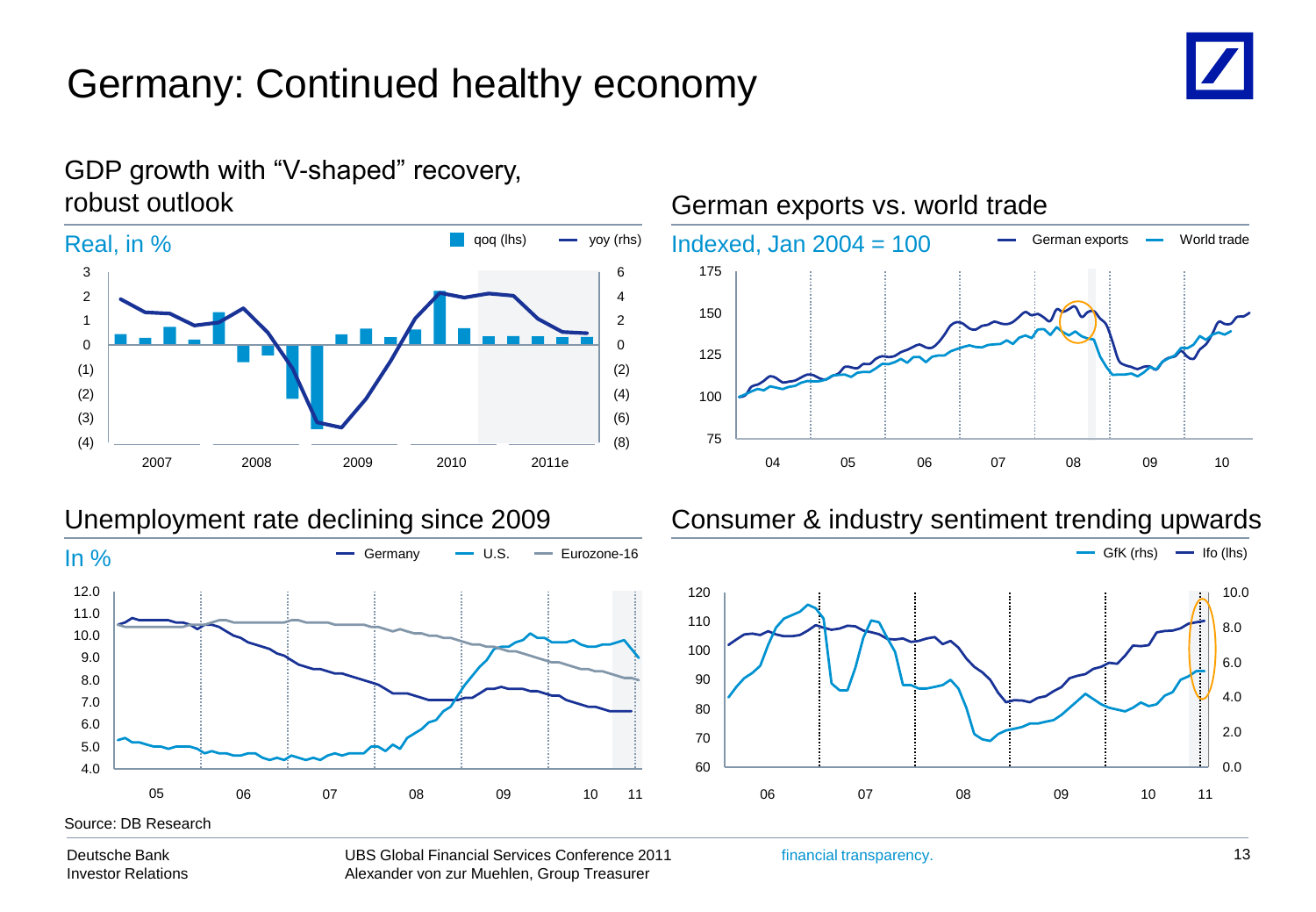# Profitable German retail market offers room for growth





<sup>(1)</sup> Excluding severances

(2) Adjustments comprise the exclusion of non-underlying events and the allocation from 'Other' segment, in order to ensure a like-for-like comparison Source: Company data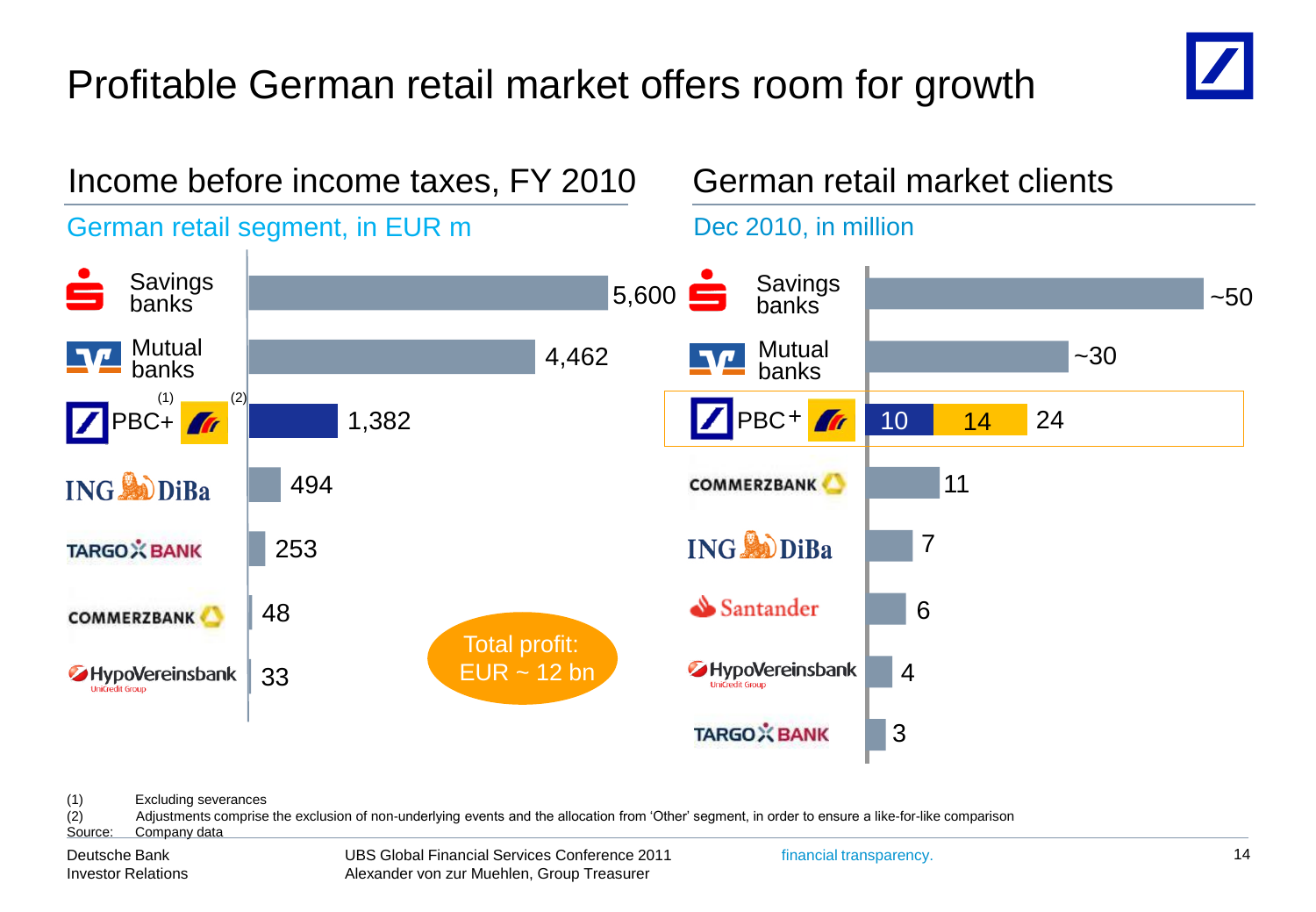#### The roadmap to PBC's ambition level Income before income taxes, in EUR bn



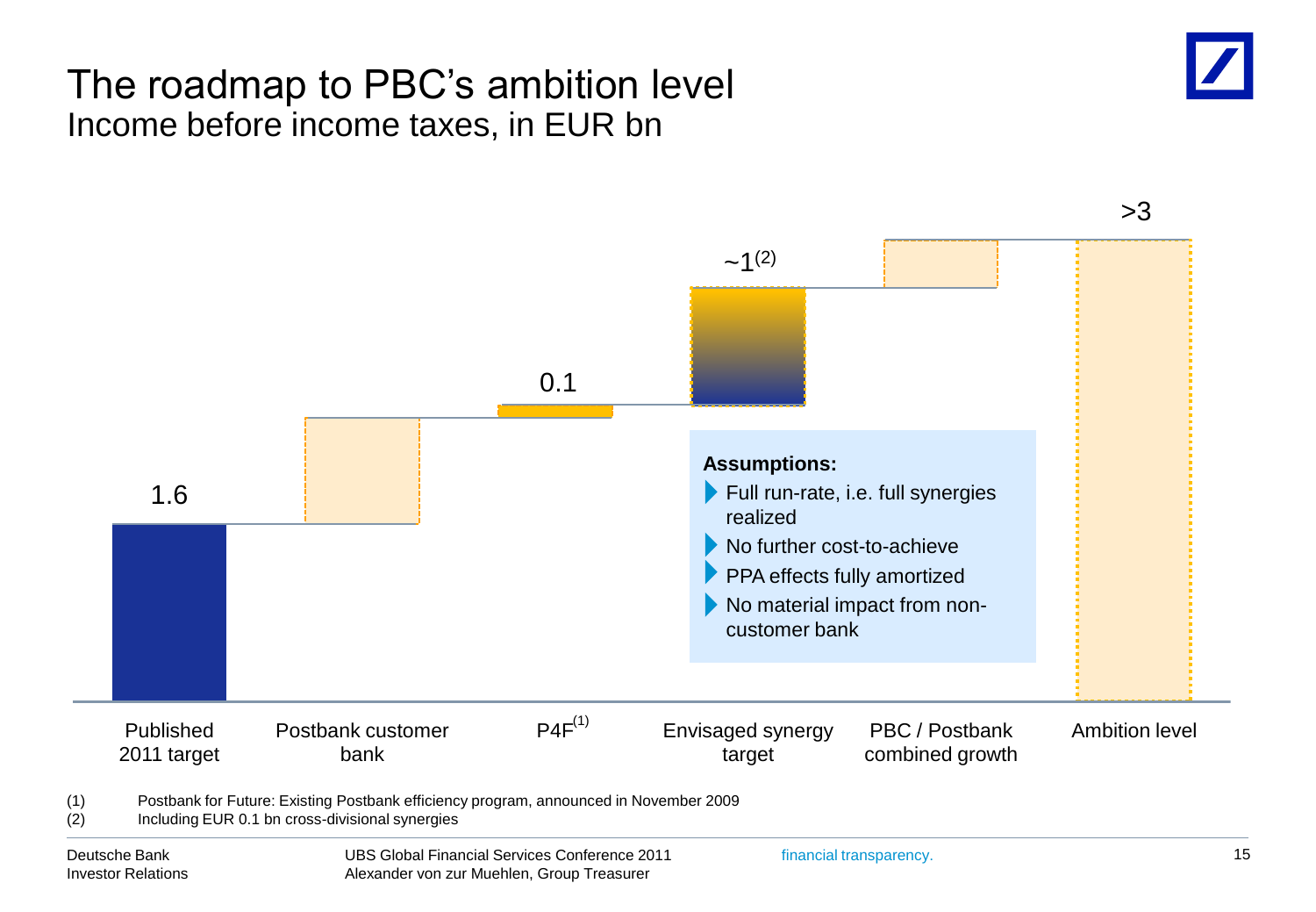## The new Deutsche Bank





2010 2013

integration Postbank integration

CIB





(1) As per rules applicable in Jan 2013 (2) Excluding 3Q2010 Postbank effect

(3) CRP = Complexity Reduction Program

Source: Dealogic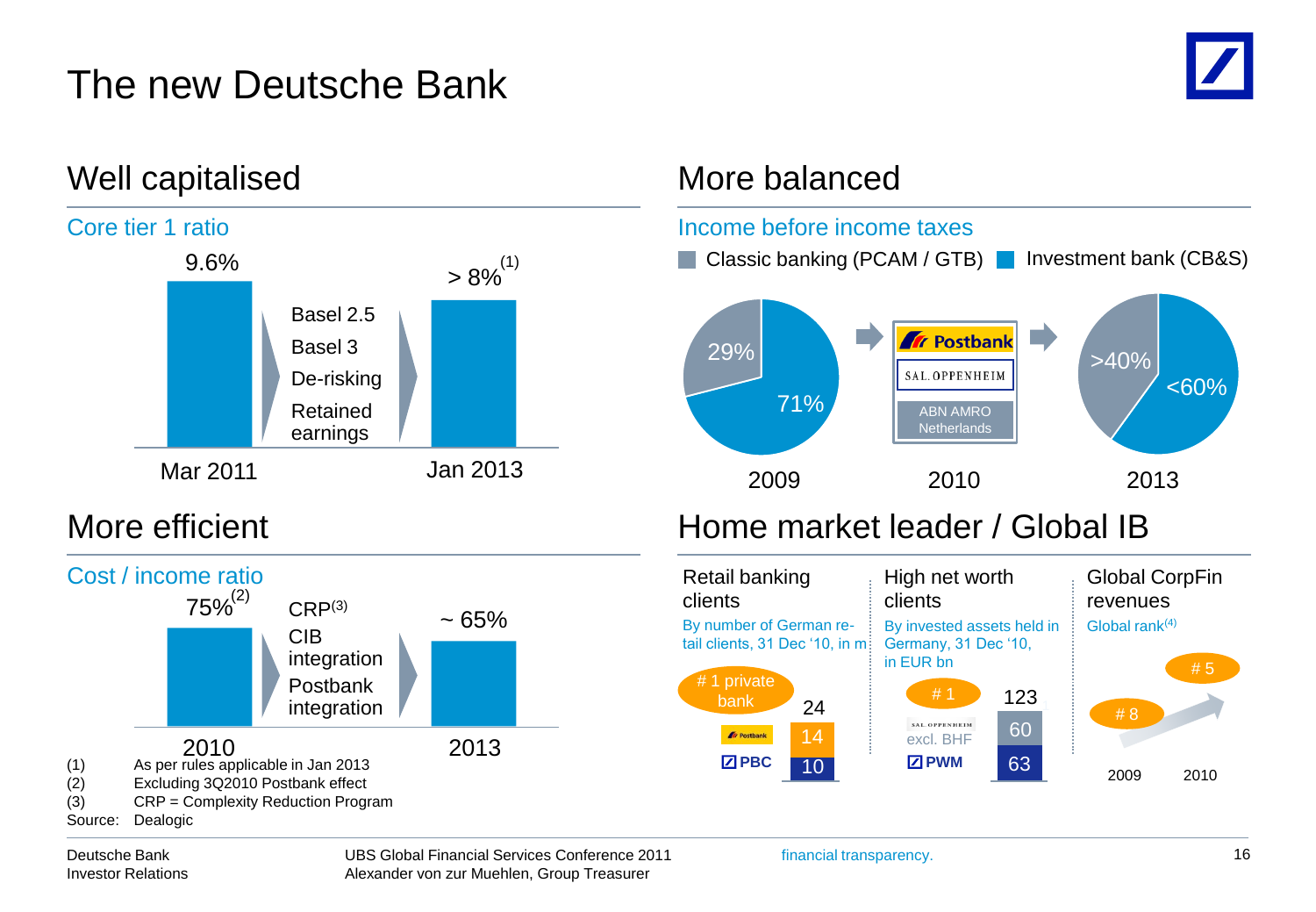## Summary and Outlook



- Strong results validate our strategy laid out in Management Agenda Phase 4 EUR 10 bn pre-tax profit target for our business divisions in sight
- Regulatory and fiscal challenges will have meaningful impact on international competitiveness but will also provide opportunities
- Substantial investments made over past two years will drive very strong earnings growth
- CB&S business is heavily geared towards delivering profitability in post Basel III environment through transformation and focused investments
- Classic banking businesses are recalibrating around a more focused, profit- and growthoriented model

New Deutsche Bank is taking shape: Well capitalized, more balanced, more efficient, and with a clear value proposition for shareholders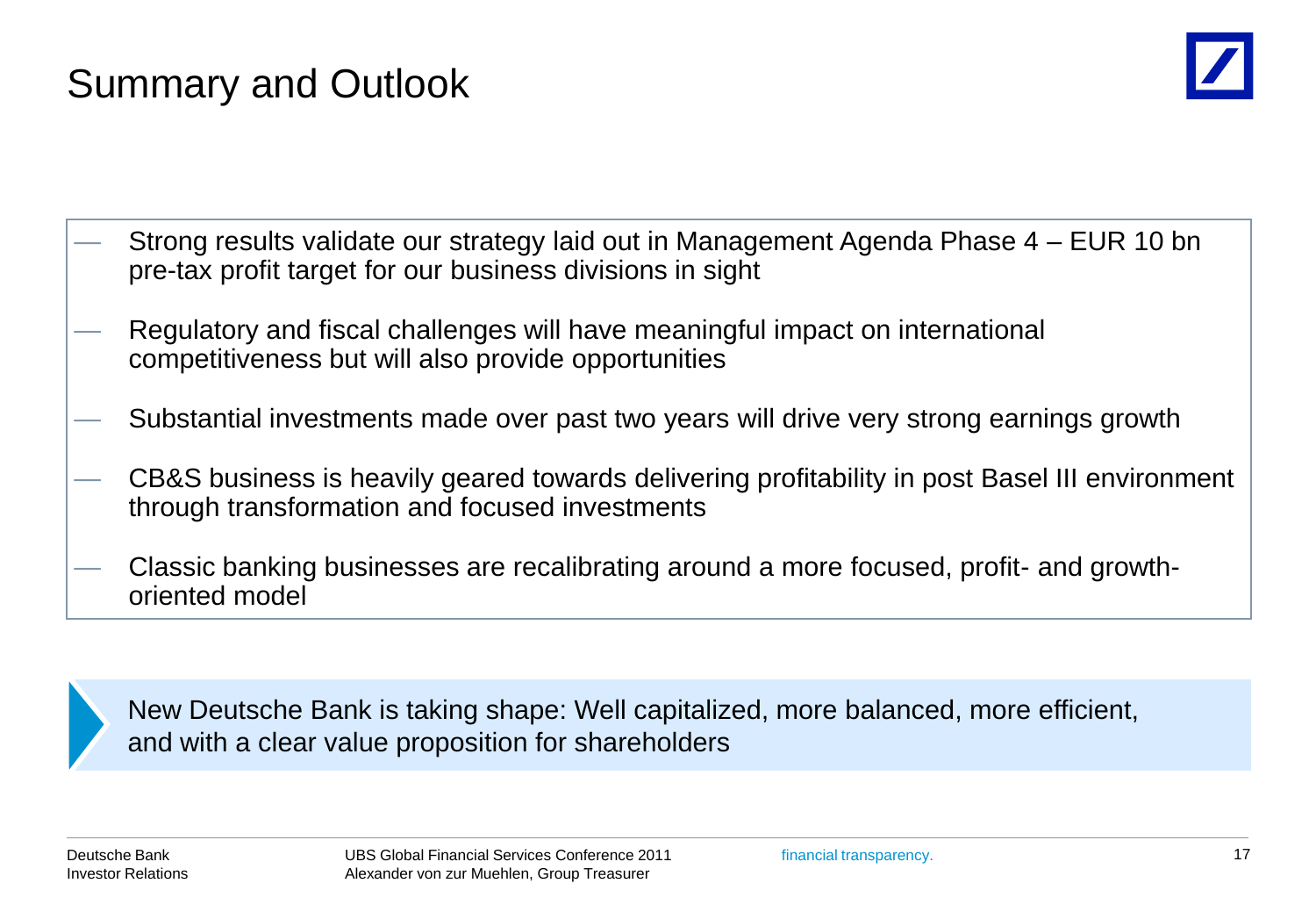Agenda



- 1 1Q2010: On track for target
- 2 The new Deutsche Bank

# **3 Capital, liquidity and funding**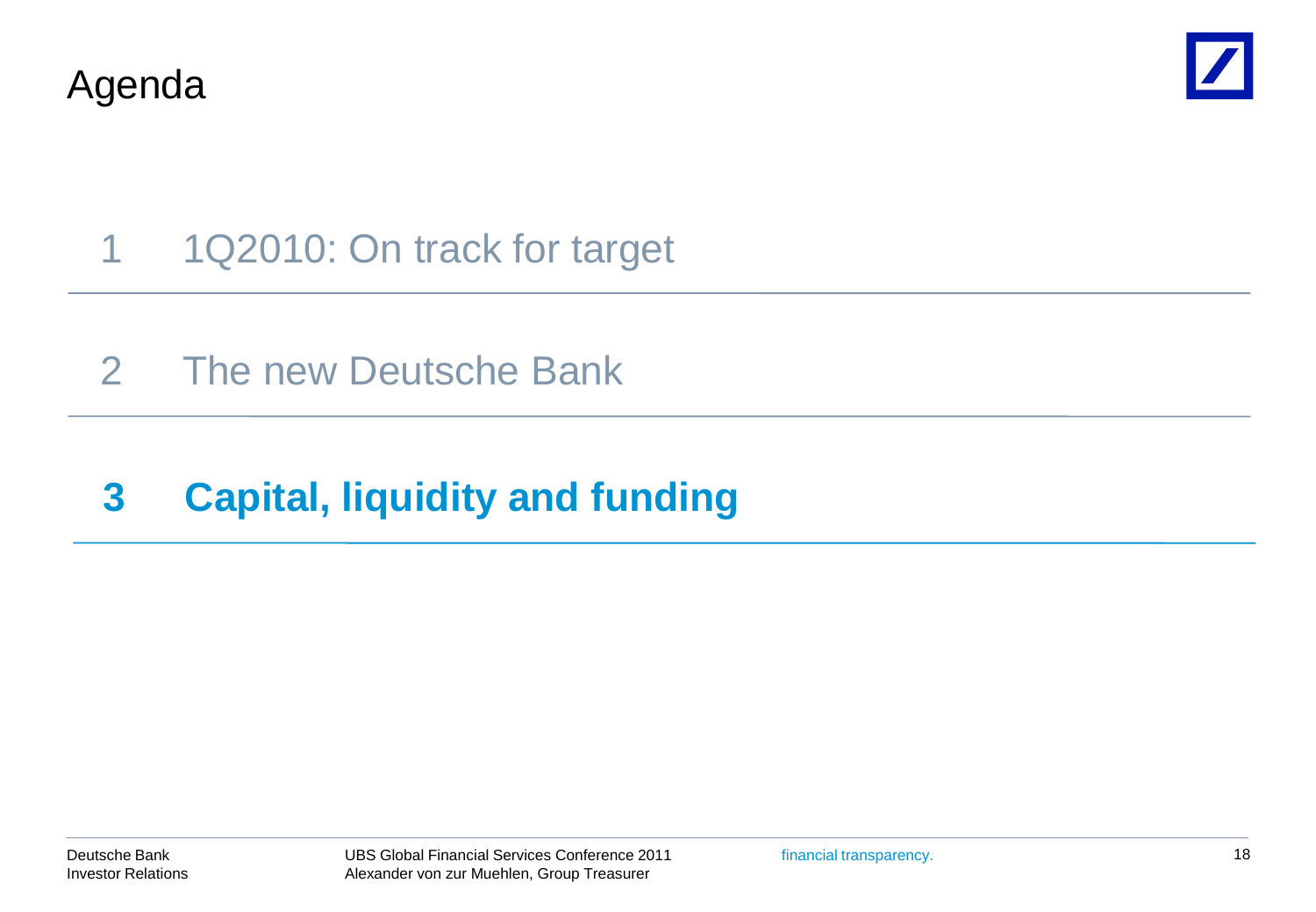Delivering results with conservative risk management as of 31 March 2011



Deutsche Bank Investor Relations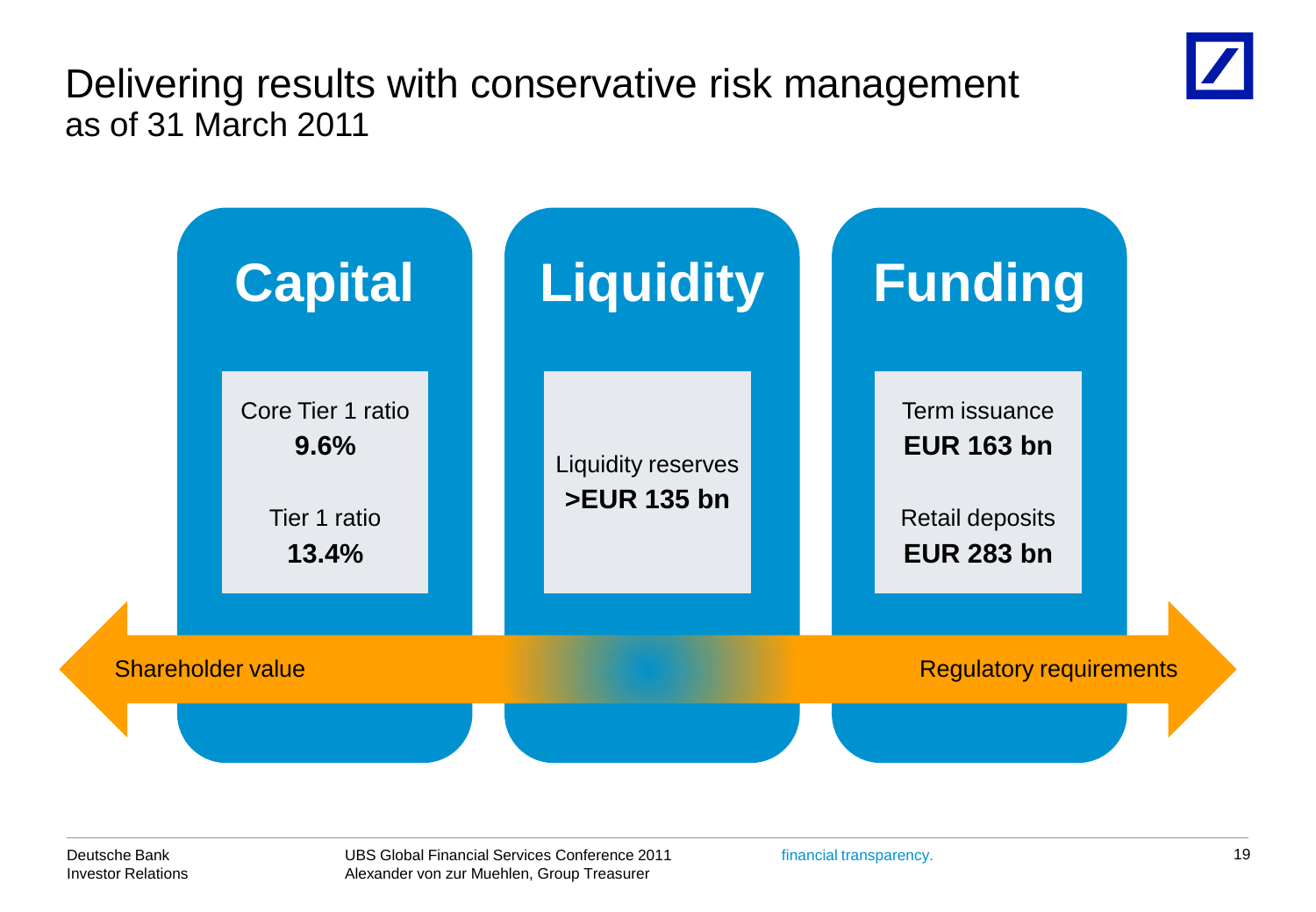#### Strongest capitalization ever



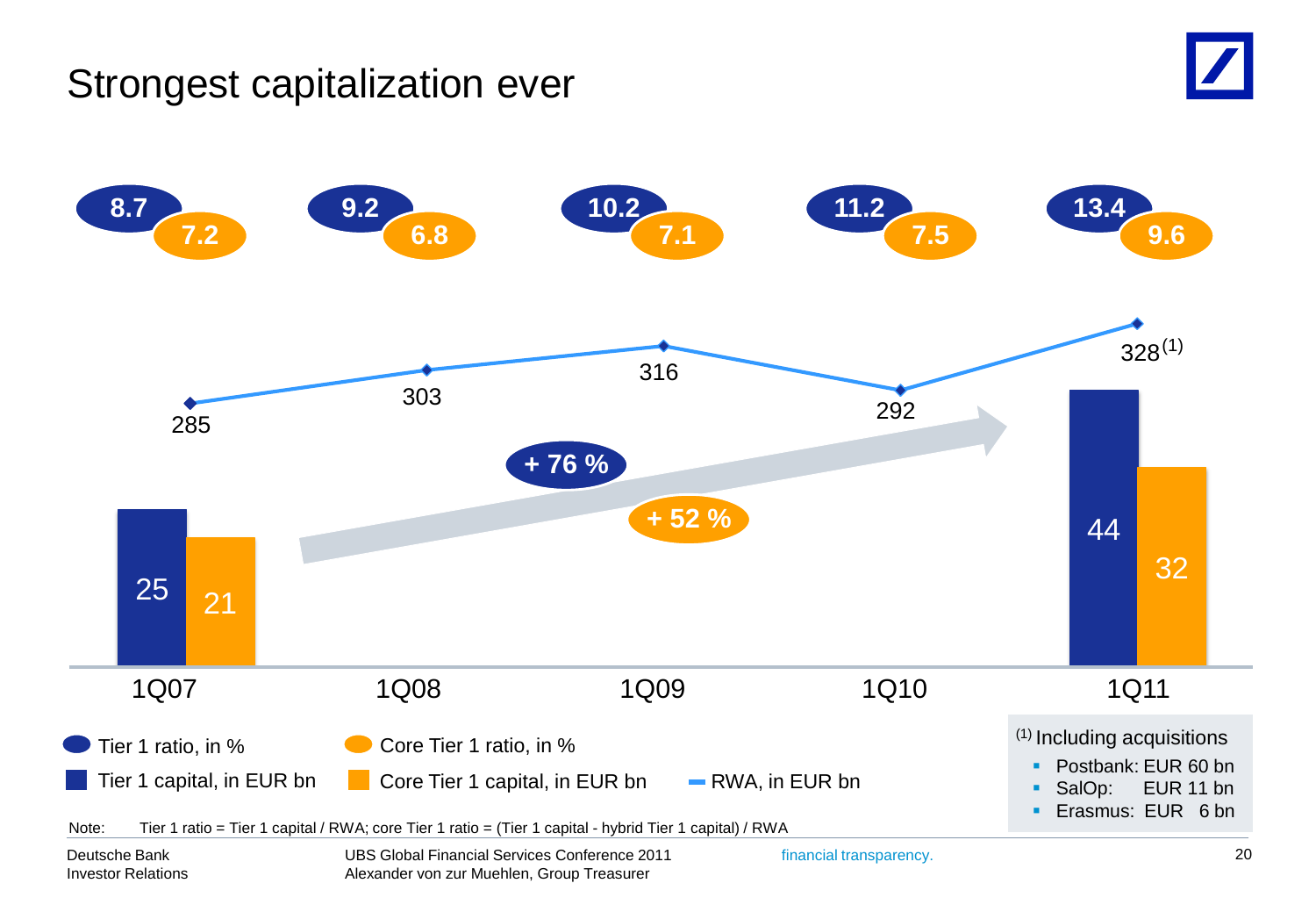## Managing the crisis: Benchmark Issuance Timing



#### Senior benchmark issuance: Deutsche Bank vs. peers

(1) Triangles represent government-guaranteed issues and diamonds unguaranteed. All of DB's issues are non-government-guaranteed

Deutsche Bank Investor Relations

UBS Global Financial Services Conference 2011 Alexander von zur Muehlen, Group Treasurer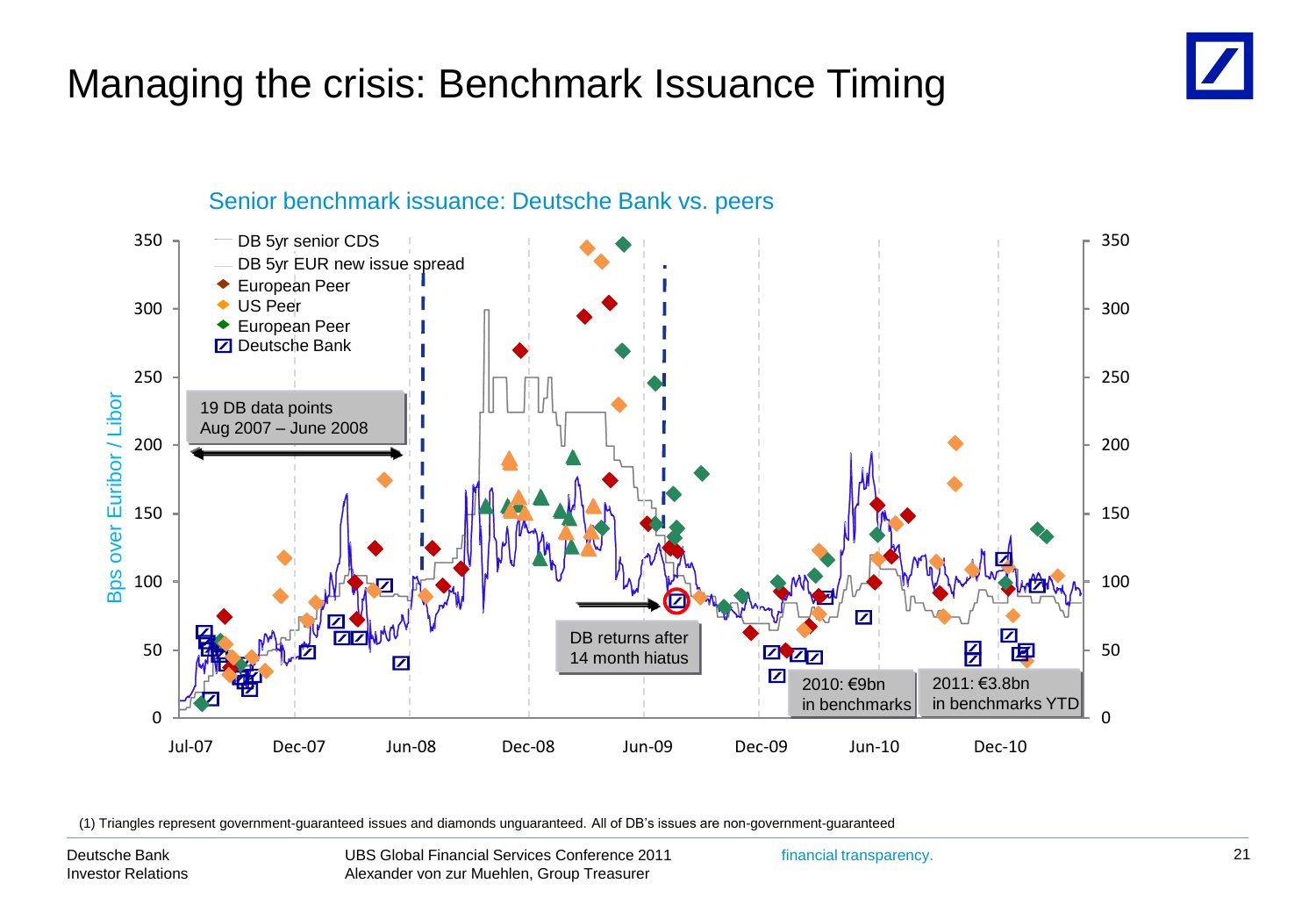# Funding activities update

#### Funding cost development Contact Contact Contact Contact Contact Contact Contact Contact Contact Contact Contact Contact Contact Contact Contact Contact Contact Contact Contact Contact Contact Contact Contact Contact Conta



- Improved market conditions during 1Q11 although many macro challenges remain
- 2011 funding plan of EUR 26 bn: 70% completed as of 30 Apr 2011 (EUR 18 bn)
- EUR 11.2 bn issued Jan-Apr 2011; average spread of L+58 bps; ~40 bps tighter than average CDS; ~40% sold via retail networks
	- Includes EUR 1 bn 7yr Pfandbrief issued at L+13bps representing significant cost savings vs. comparable senior unsecured
- Very successful PBC 12-month deposit campaign, raising EUR 6.8 bn towards 2011 funding plan (exceeding full year target of EUR 4 bn)

Source: Bloomberg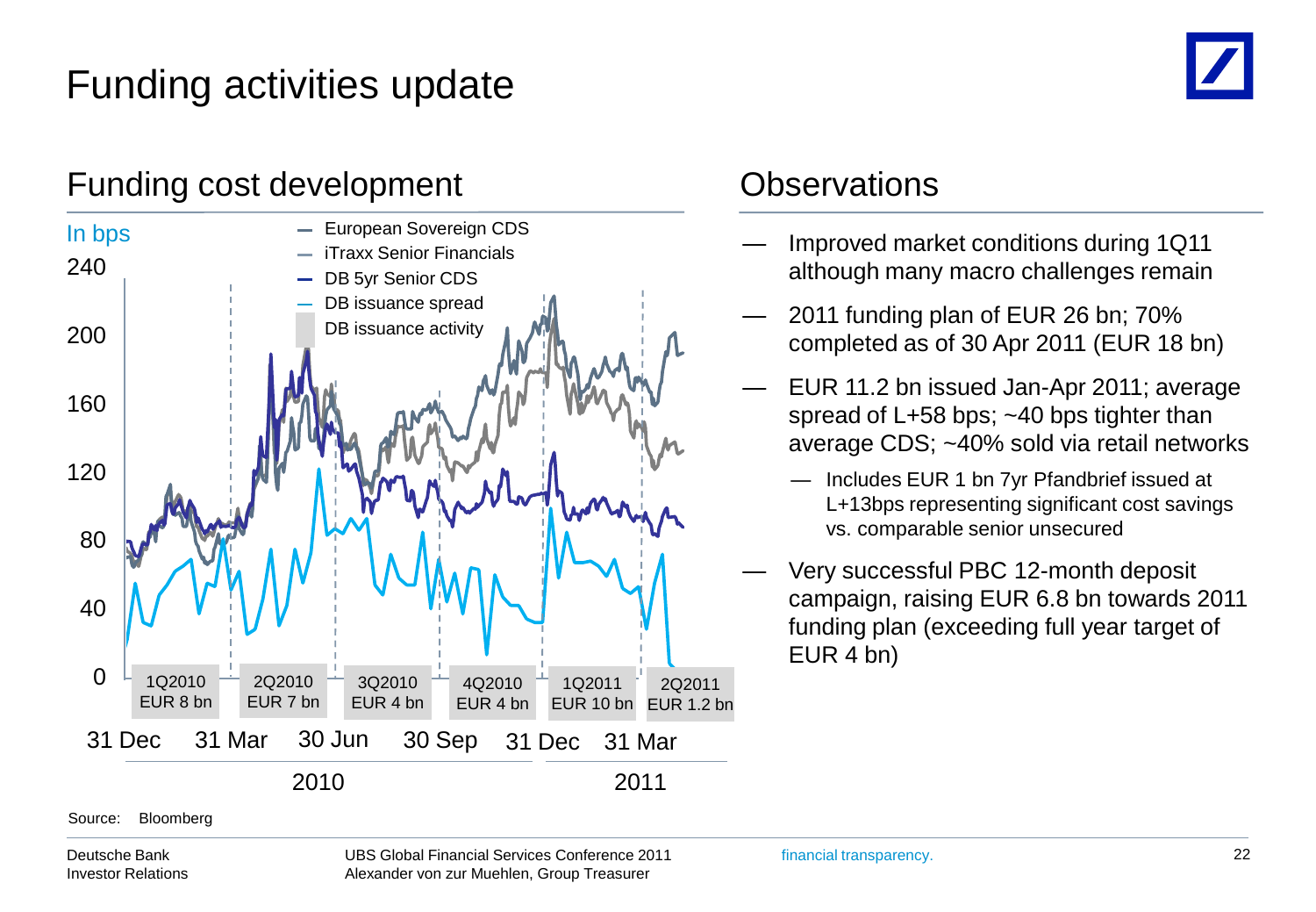## Balanced cash flow profiles



#### Capital markets maturity profile

#### as of 31 Mar 2011, in EUR bn



- Conscious decision, also during crisis, not to compromise duration of portfolio for short-term gains
- Capital markets maturities of EUR 18 bn in 2011; balanced outflows for the next 10 yrs not exceeding EUR 20 bn p.a.

#### Liquidity profile

#### as of 31 Dec 2010, cumulative in EUR bn



— Change in liability composition results in structurally long liquidity profile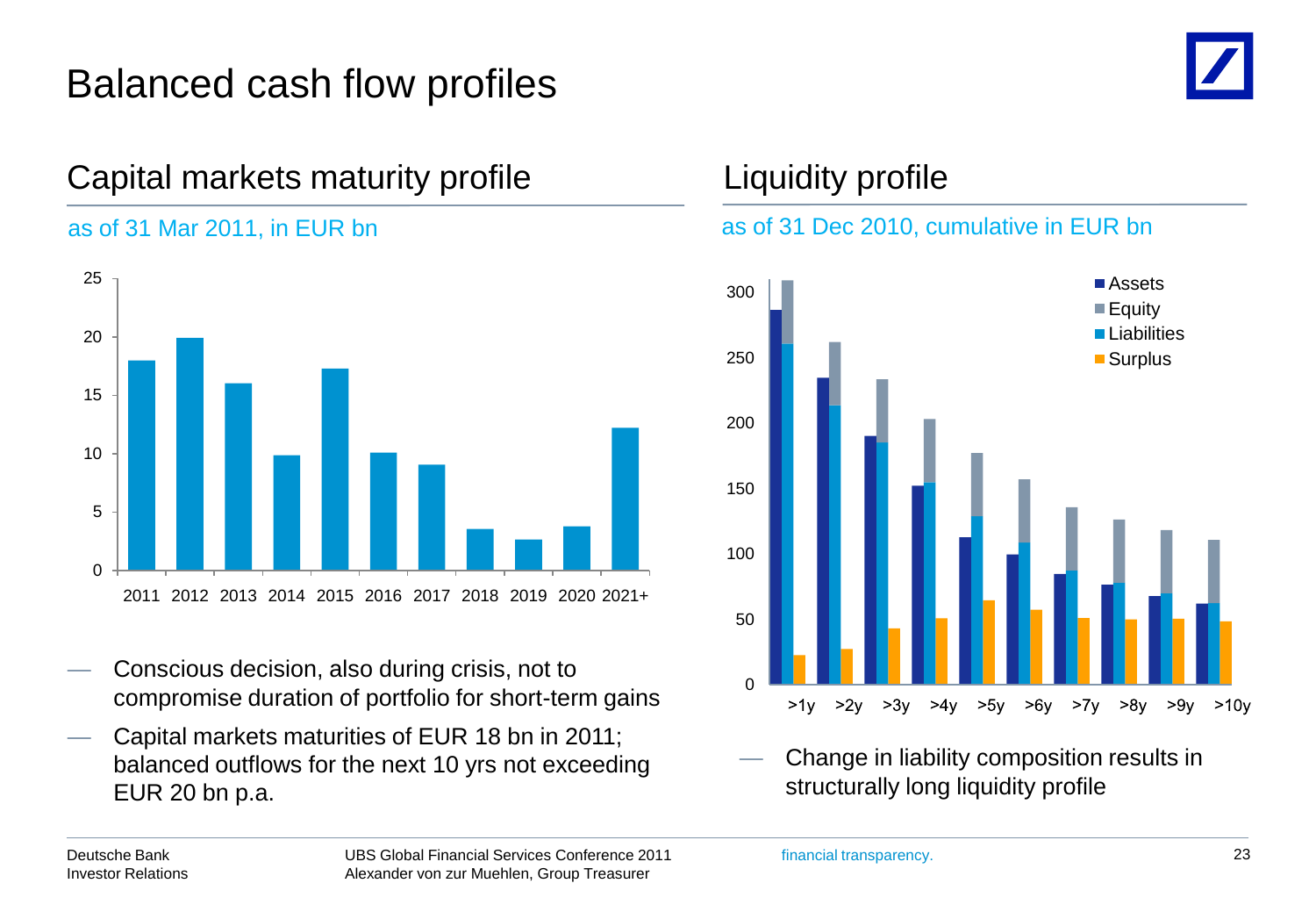#### Funding and liquidity Recalibrating our funding profile

#### Funding sources overview Tunding sources over the Vietnam Muslim Liquidity position



Note: June 2007 numbers based on the then prevailing definition; figures may not add up due to rounding differences Reconciliation to total balance sheet: Derivatives & settlement balances EUR 653bn (EUR 706bn), add-back for netting effect for Margin & Prime Brokerage cash balances (shown on a net basis) EUR 51bn (EUR 61bn), other non-funding liabilities EUR 60bn (EUR 63bn) for 31 March 2011 and 31 December 2010, respectively; figures may not add up due to rounding (1) Unsecured funding and equity (2) Other includes fiduciary, self-funding structures (e.g. X-markets), margin / Prime Brokerage cash balances (shown on a net basis) (3) Includes ABCP conduits (4) As at 31 Mar 2011. Liquidity Reserves comprise: Unencumbered central bank eligible business inventory, available excess cash held primarily at central banks, and the strategic liquidity

reserve of highly liquid government securities and other central bank eligible assets; figure for Liquidity Reserves excludes any positions held by Postbank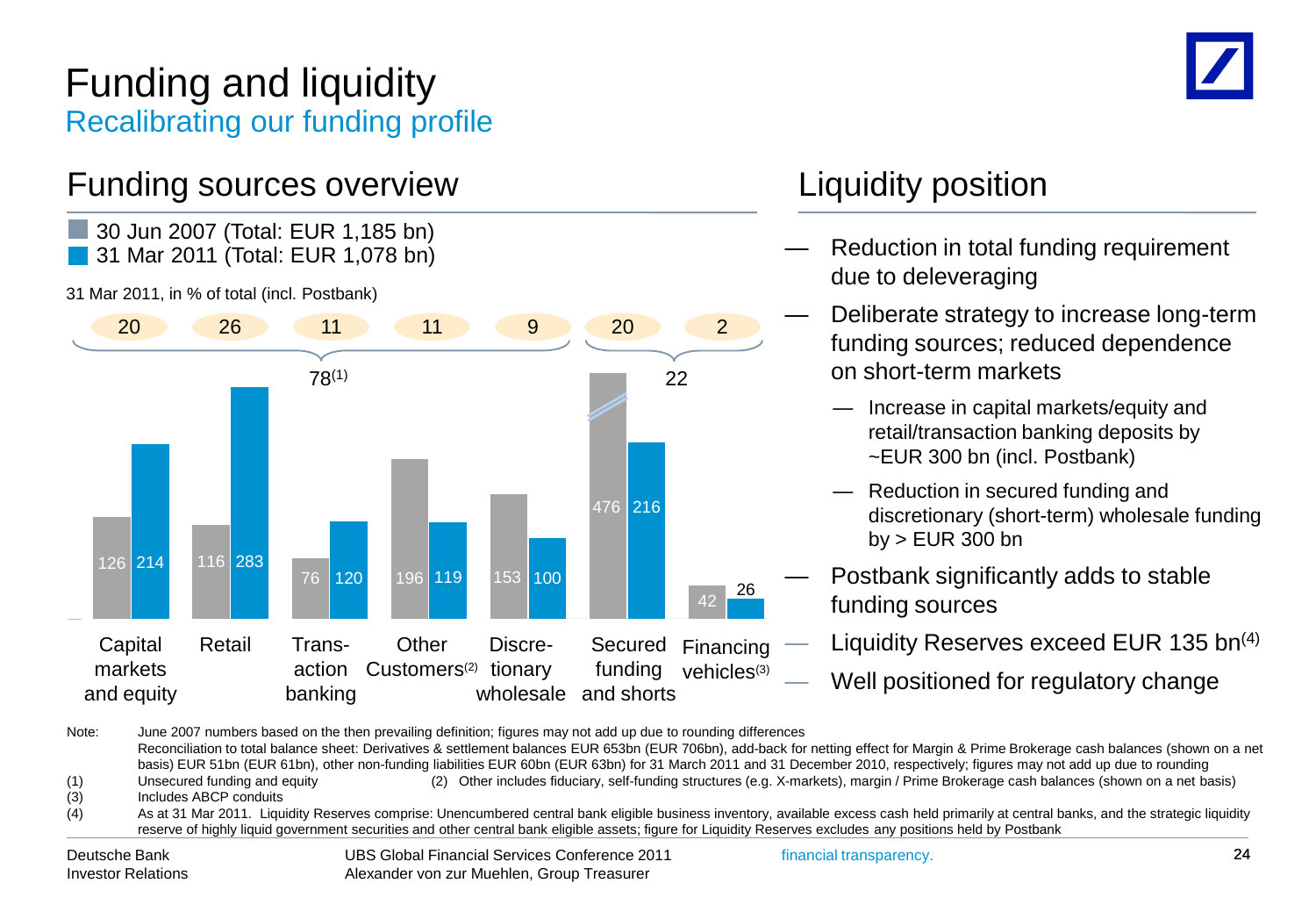### Postbank effects



As at 31 Dec 2010, in EUR bn

**Operational risk** 



Deutsche Bank Investor Relations

UBS Global Financial Services Conference 2011 Alexander von zur Muehlen, Group Treasurer